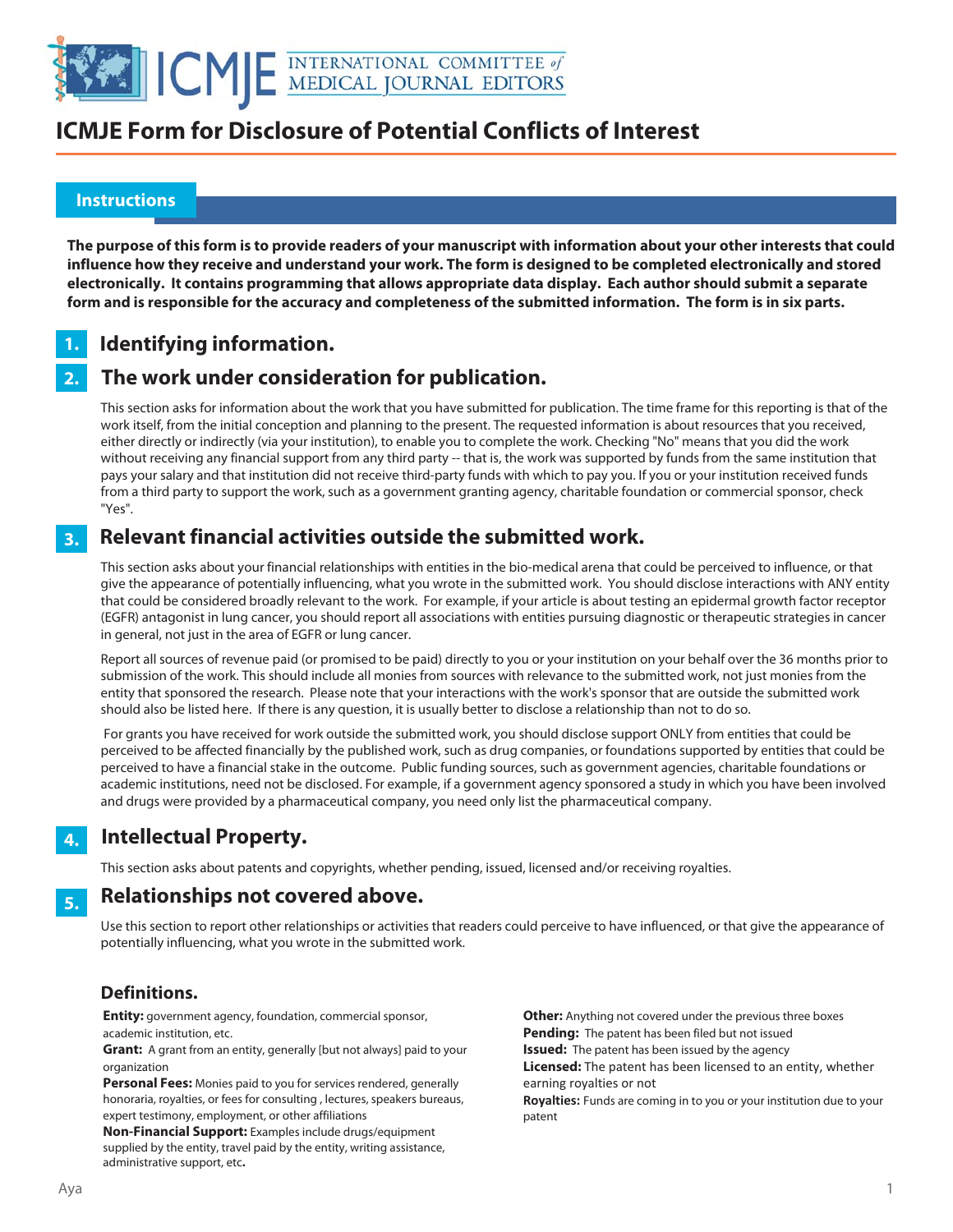

| 1. Given Name (First Name)                                         | 2. Surname (Last Name)                                                                               | 3. Date      |
|--------------------------------------------------------------------|------------------------------------------------------------------------------------------------------|--------------|
| Kessiena                                                           | Aya                                                                                                  | 27-July-2018 |
| 4. Are you the corresponding author?                               | $\checkmark$<br>Yes<br>No                                                                            |              |
|                                                                    |                                                                                                      |              |
|                                                                    |                                                                                                      |              |
|                                                                    |                                                                                                      |              |
| 5. Manuscript Title<br><b>IMPERFECTA</b>                           | DISTAL FEMUR INSUFFICIENCY FRACTURE IN A PEDIATRIC PATIENT: AN ATYPICAL PRESENTATION OF OSTEOGENESIS |              |
| 6. Manuscript Identifying Number (if you know it)<br>CC-D-18-00317 |                                                                                                      |              |

### **The Work Under Consideration for Publication Section 2.**

Did you or your institution **at any time** receive payment or services from a third party (government, commercial, private foundation, etc.) for any aspect of the submitted work (including but not limited to grants, data monitoring board, study design, manuscript preparation, statistical analysis, etc.)?

| Are there any relevant conflicts of interest? | Yes | l No |
|-----------------------------------------------|-----|------|
|-----------------------------------------------|-----|------|

# **Relevant financial activities outside the submitted work. Section 3. Relevant financial activities outset**

Place a check in the appropriate boxes in the table to indicate whether you have financial relationships (regardless of amount of compensation) with entities as described in the instructions. Use one line for each entity; add as many lines as you need by clicking the "Add +" box. You should report relationships that were **present during the 36 months prior to publication**.

Are there any relevant conflicts of interest?  $\Box$  Yes  $\Box$  No

# **Intellectual Property -- Patents & Copyrights**

|  | Do you have any patents, whether planned, pending or issued, broadly relevant to the work? $\Box$ Yes |  | $\Box$ No |  |
|--|-------------------------------------------------------------------------------------------------------|--|-----------|--|
|--|-------------------------------------------------------------------------------------------------------|--|-----------|--|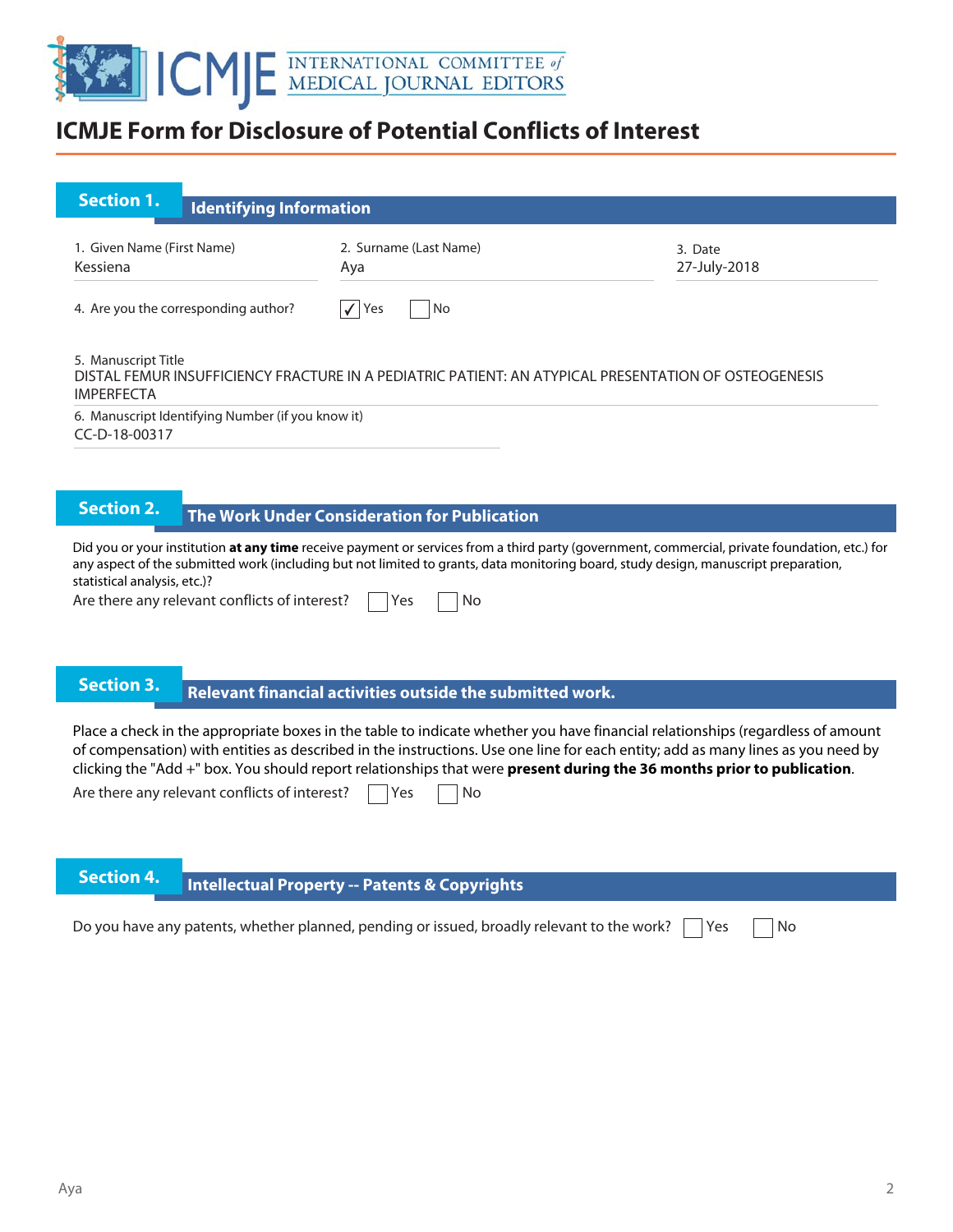

## **Section 5.** Relationships not covered above

Are there other relationships or activities that readers could perceive to have influenced, or that give the appearance of potentially influencing, what you wrote in the submitted work?

Yes, the following relationships/conditions/circumstances are present (explain below):

No other relationships/conditions/circumstances that present a potential conflict of interest

At the time of manuscript acceptance, journals will ask authors to confirm and, if necessary, update their disclosure statements. On occasion, journals may ask authors to disclose further information about reported relationships.

## **Section 6. Disclosure Statement**

Based on the above disclosures, this form will automatically generate a disclosure statement, which will appear in the box below.

### **Evaluation and Feedback**

Please visit http://www.icmje.org/cgi-bin/feedback to provide feedback on your experience with completing this form.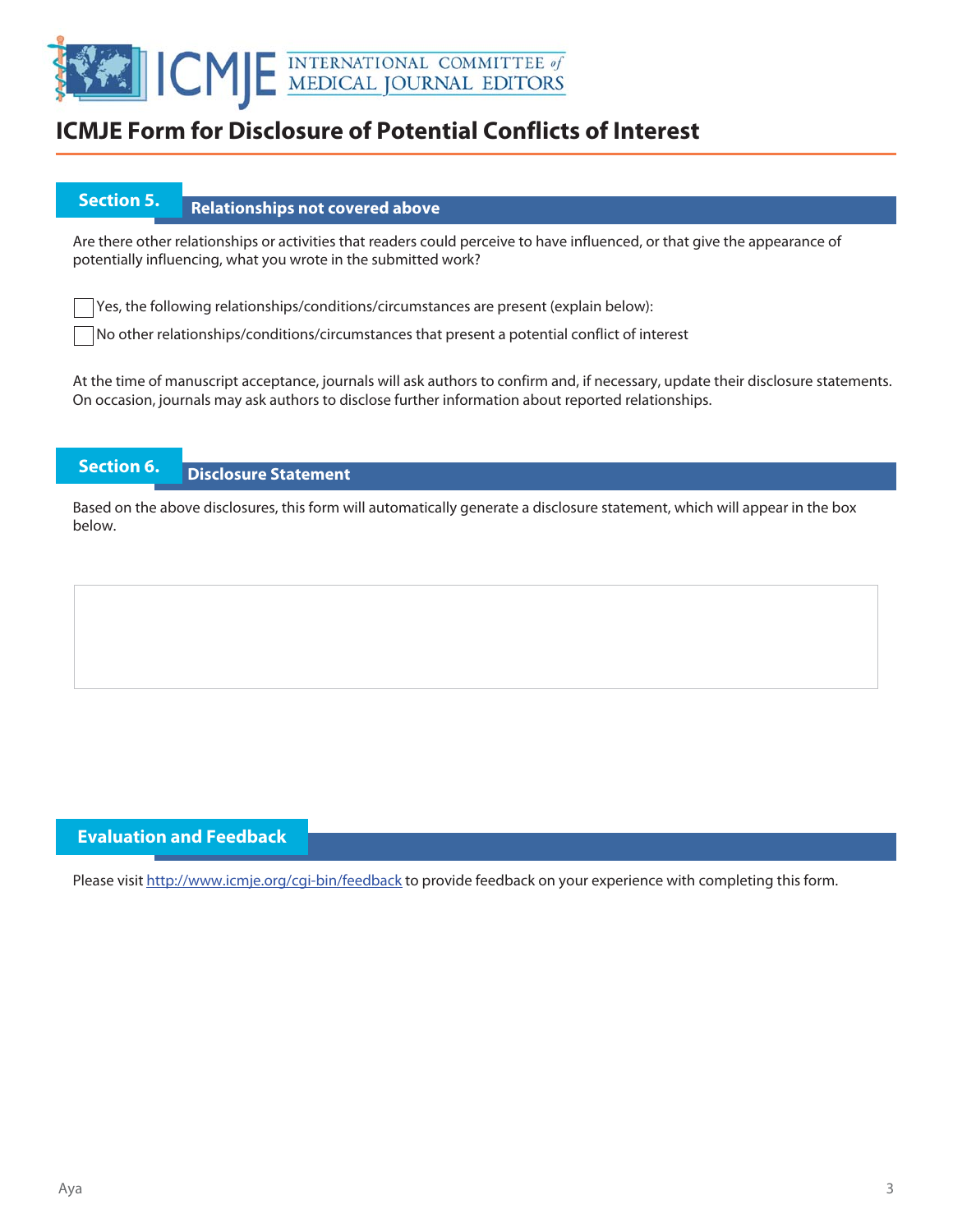

### **Instructions**

 

> **The purpose of this form is to provide readers of your manuscript with information about your other interests that could influence how they receive and understand your work. The form is designed to be completed electronically and stored electronically. It contains programming that allows appropriate data display. Each author should submit a separate form and is responsible for the accuracy and completeness of the submitted information. The form is in six parts.**

### **Identifying information. 1.**

### **The work under consideration for publication. 2.**

This section asks for information about the work that you have submitted for publication. The time frame for this reporting is that of the work itself, from the initial conception and planning to the present. The requested information is about resources that you received, either directly or indirectly (via your institution), to enable you to complete the work. Checking "No" means that you did the work without receiving any financial support from any third party -- that is, the work was supported by funds from the same institution that pays your salary and that institution did not receive third-party funds with which to pay you. If you or your institution received funds from a third party to support the work, such as a government granting agency, charitable foundation or commercial sponsor, check "Yes".

#### **Relevant financial activities outside the submitted work. 3.**

This section asks about your financial relationships with entities in the bio-medical arena that could be perceived to influence, or that give the appearance of potentially influencing, what you wrote in the submitted work. You should disclose interactions with ANY entity that could be considered broadly relevant to the work. For example, if your article is about testing an epidermal growth factor receptor (EGFR) antagonist in lung cancer, you should report all associations with entities pursuing diagnostic or therapeutic strategies in cancer in general, not just in the area of EGFR or lung cancer.

Report all sources of revenue paid (or promised to be paid) directly to you or your institution on your behalf over the 36 months prior to submission of the work. This should include all monies from sources with relevance to the submitted work, not just monies from the entity that sponsored the research. Please note that your interactions with the work's sponsor that are outside the submitted work should also be listed here. If there is any question, it is usually better to disclose a relationship than not to do so.

 For grants you have received for work outside the submitted work, you should disclose support ONLY from entities that could be perceived to be affected financially by the published work, such as drug companies, or foundations supported by entities that could be perceived to have a financial stake in the outcome. Public funding sources, such as government agencies, charitable foundations or academic institutions, need not be disclosed. For example, if a government agency sponsored a study in which you have been involved and drugs were provided by a pharmaceutical company, you need only list the pharmaceutical company.

### **Intellectual Property. 4.**

This section asks about patents and copyrights, whether pending, issued, licensed and/or receiving royalties.

#### **Relationships not covered above. 5.**

Use this section to report other relationships or activities that readers could perceive to have influenced, or that give the appearance of potentially influencing, what you wrote in the submitted work.

### **Definitions.**

**Entity:** government agency, foundation, commercial sponsor, academic institution, etc.

**Grant:** A grant from an entity, generally [but not always] paid to your organization

**Personal Fees:** Monies paid to you for services rendered, generally honoraria, royalties, or fees for consulting , lectures, speakers bureaus, expert testimony, employment, or other affiliations

**Non-Financial Support:** Examples include drugs/equipment supplied by the entity, travel paid by the entity, writing assistance, administrative support, etc**.**

**Other:** Anything not covered under the previous three boxes **Pending:** The patent has been filed but not issued **Issued:** The patent has been issued by the agency **Licensed:** The patent has been licensed to an entity, whether earning royalties or not

**Royalties:** Funds are coming in to you or your institution due to your patent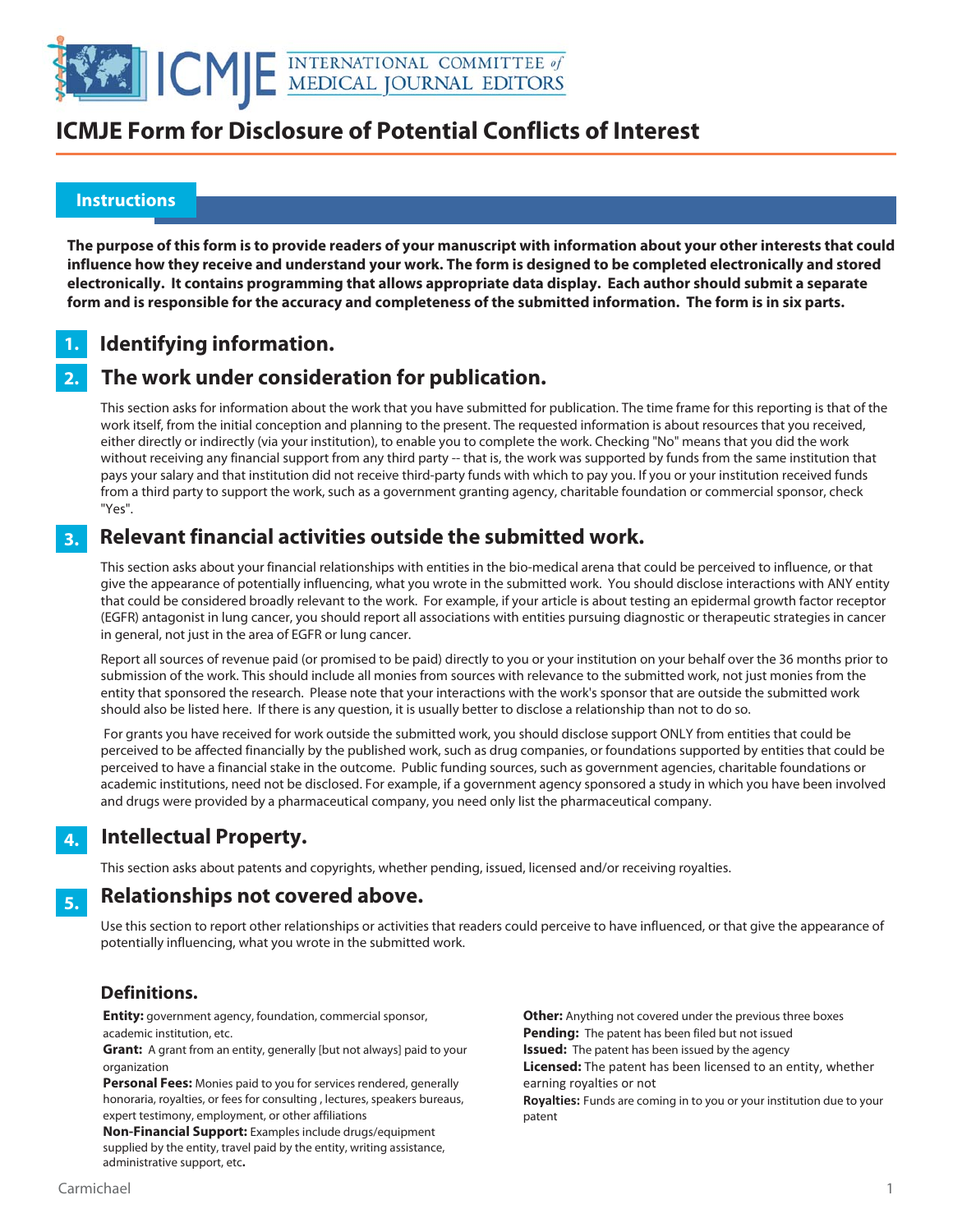

| <b>Section 1.</b><br><b>Identifying Information</b>                |                                              |                                                                                                      |
|--------------------------------------------------------------------|----------------------------------------------|------------------------------------------------------------------------------------------------------|
| 1. Given Name (First Name)<br>Kelly                                | 2. Surname (Last Name)<br>Carmichael         | 3. Date<br>27-July-2018                                                                              |
| 4. Are you the corresponding author?                               | Yes<br>No<br>$\checkmark$                    | Corresponding Author's Name<br>Kessiena Aya                                                          |
| 5. Manuscript Title<br><b>IMPERFECTA</b>                           |                                              | DISTAL FEMUR INSUFFICIENCY FRACTURE IN A PEDIATRIC PATIENT: AN ATYPICAL PRESENTATION OF OSTEOGENESIS |
| 6. Manuscript Identifying Number (if you know it)<br>CC-D-18-00317 |                                              |                                                                                                      |
|                                                                    |                                              |                                                                                                      |
| <b>Section 2.</b>                                                  | The Work Under Consideration for Publication |                                                                                                      |

Did you or your institution **at any time** receive payment or services from a third party (government, commercial, private foundation, etc.) for any aspect of the submitted work (including but not limited to grants, data monitoring board, study design, manuscript preparation, statistical analysis, etc.)?

Are there any relevant conflicts of interest?  $\Box$  Yes  $\Box$  No

# **Relevant financial activities outside the submitted work. Section 3. Relevant financial activities outset**

Place a check in the appropriate boxes in the table to indicate whether you have financial relationships (regardless of amount of compensation) with entities as described in the instructions. Use one line for each entity; add as many lines as you need by clicking the "Add +" box. You should report relationships that were **present during the 36 months prior to publication**.

Are there any relevant conflicts of interest?  $\Box$  Yes  $\Box$  No

# **Intellectual Property -- Patents & Copyrights**

Do you have any patents, whether planned, pending or issued, broadly relevant to the work?  $\vert \ \vert$  Yes  $\vert \ \vert$  No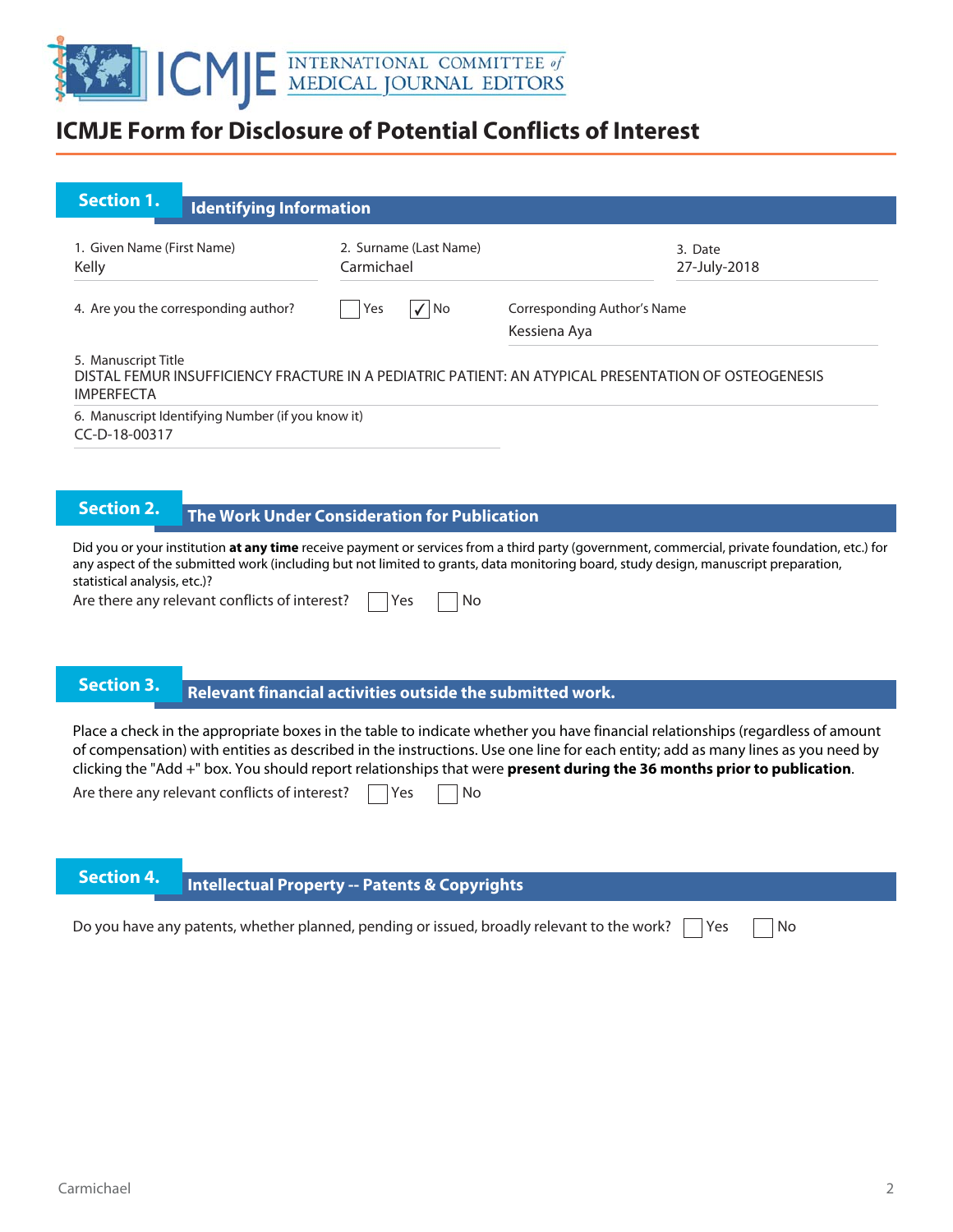

## **Section 5.** Relationships not covered above

Are there other relationships or activities that readers could perceive to have influenced, or that give the appearance of potentially influencing, what you wrote in the submitted work?

Yes, the following relationships/conditions/circumstances are present (explain below):

No other relationships/conditions/circumstances that present a potential conflict of interest

At the time of manuscript acceptance, journals will ask authors to confirm and, if necessary, update their disclosure statements. On occasion, journals may ask authors to disclose further information about reported relationships.

## **Section 6. Disclosure Statement**

Based on the above disclosures, this form will automatically generate a disclosure statement, which will appear in the box below.

### **Evaluation and Feedback**

Please visit http://www.icmje.org/cgi-bin/feedback to provide feedback on your experience with completing this form.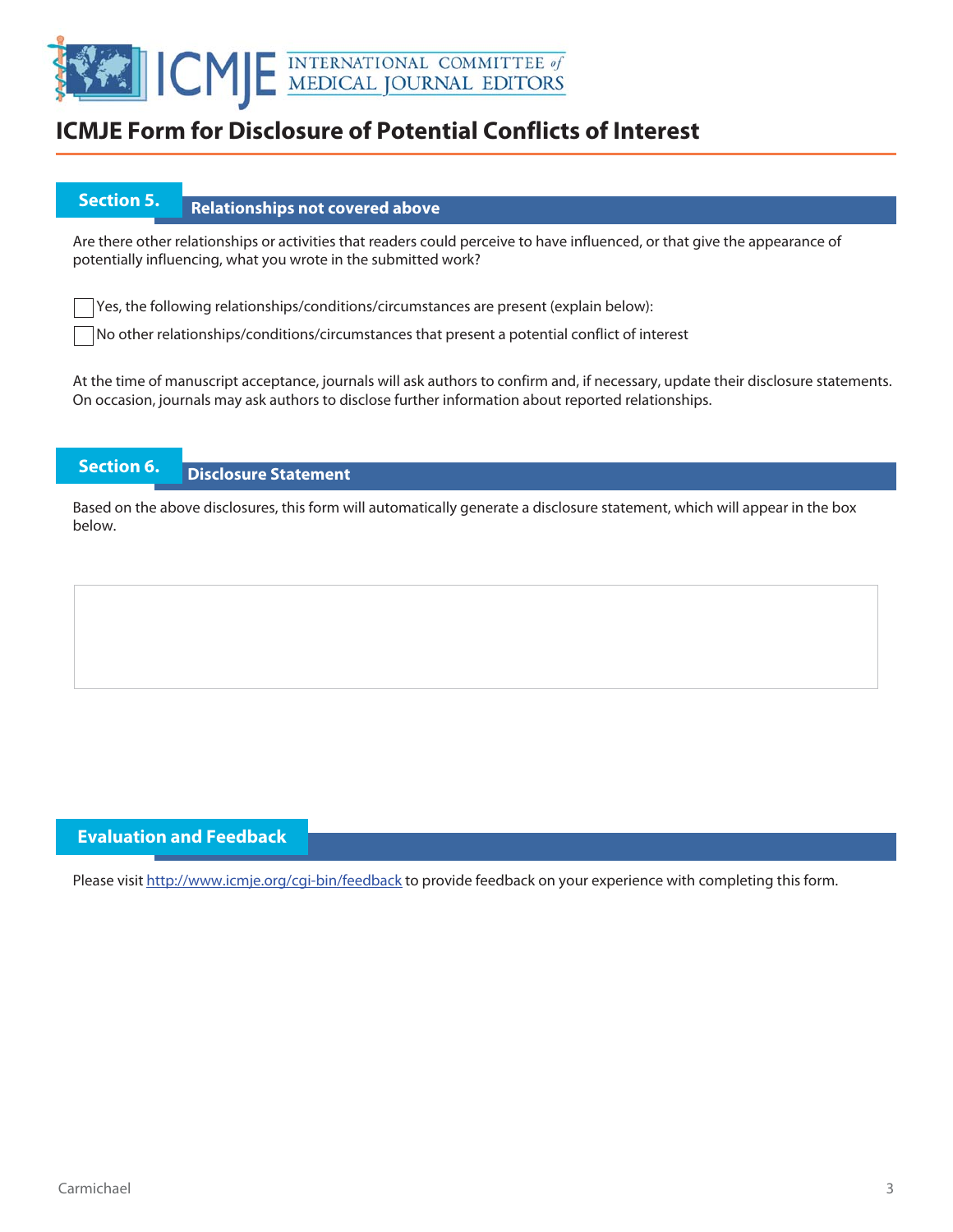

### **Instructions**

 

> **The purpose of this form is to provide readers of your manuscript with information about your other interests that could influence how they receive and understand your work. The form is designed to be completed electronically and stored electronically. It contains programming that allows appropriate data display. Each author should submit a separate form and is responsible for the accuracy and completeness of the submitted information. The form is in six parts.**

### **Identifying information. 1.**

### **The work under consideration for publication. 2.**

This section asks for information about the work that you have submitted for publication. The time frame for this reporting is that of the work itself, from the initial conception and planning to the present. The requested information is about resources that you received, either directly or indirectly (via your institution), to enable you to complete the work. Checking "No" means that you did the work without receiving any financial support from any third party -- that is, the work was supported by funds from the same institution that pays your salary and that institution did not receive third-party funds with which to pay you. If you or your institution received funds from a third party to support the work, such as a government granting agency, charitable foundation or commercial sponsor, check "Yes".

#### **Relevant financial activities outside the submitted work. 3.**

This section asks about your financial relationships with entities in the bio-medical arena that could be perceived to influence, or that give the appearance of potentially influencing, what you wrote in the submitted work. You should disclose interactions with ANY entity that could be considered broadly relevant to the work. For example, if your article is about testing an epidermal growth factor receptor (EGFR) antagonist in lung cancer, you should report all associations with entities pursuing diagnostic or therapeutic strategies in cancer in general, not just in the area of EGFR or lung cancer.

Report all sources of revenue paid (or promised to be paid) directly to you or your institution on your behalf over the 36 months prior to submission of the work. This should include all monies from sources with relevance to the submitted work, not just monies from the entity that sponsored the research. Please note that your interactions with the work's sponsor that are outside the submitted work should also be listed here. If there is any question, it is usually better to disclose a relationship than not to do so.

 For grants you have received for work outside the submitted work, you should disclose support ONLY from entities that could be perceived to be affected financially by the published work, such as drug companies, or foundations supported by entities that could be perceived to have a financial stake in the outcome. Public funding sources, such as government agencies, charitable foundations or academic institutions, need not be disclosed. For example, if a government agency sponsored a study in which you have been involved and drugs were provided by a pharmaceutical company, you need only list the pharmaceutical company.

### **Intellectual Property. 4.**

This section asks about patents and copyrights, whether pending, issued, licensed and/or receiving royalties.

#### **Relationships not covered above. 5.**

Use this section to report other relationships or activities that readers could perceive to have influenced, or that give the appearance of potentially influencing, what you wrote in the submitted work.

### **Definitions.**

**Entity:** government agency, foundation, commercial sponsor, academic institution, etc.

**Grant:** A grant from an entity, generally [but not always] paid to your organization

**Personal Fees:** Monies paid to you for services rendered, generally honoraria, royalties, or fees for consulting , lectures, speakers bureaus, expert testimony, employment, or other affiliations

**Non-Financial Support:** Examples include drugs/equipment supplied by the entity, travel paid by the entity, writing assistance, administrative support, etc**.**

**Other:** Anything not covered under the previous three boxes **Pending:** The patent has been filed but not issued **Issued:** The patent has been issued by the agency **Licensed:** The patent has been licensed to an entity, whether earning royalties or not

**Royalties:** Funds are coming in to you or your institution due to your patent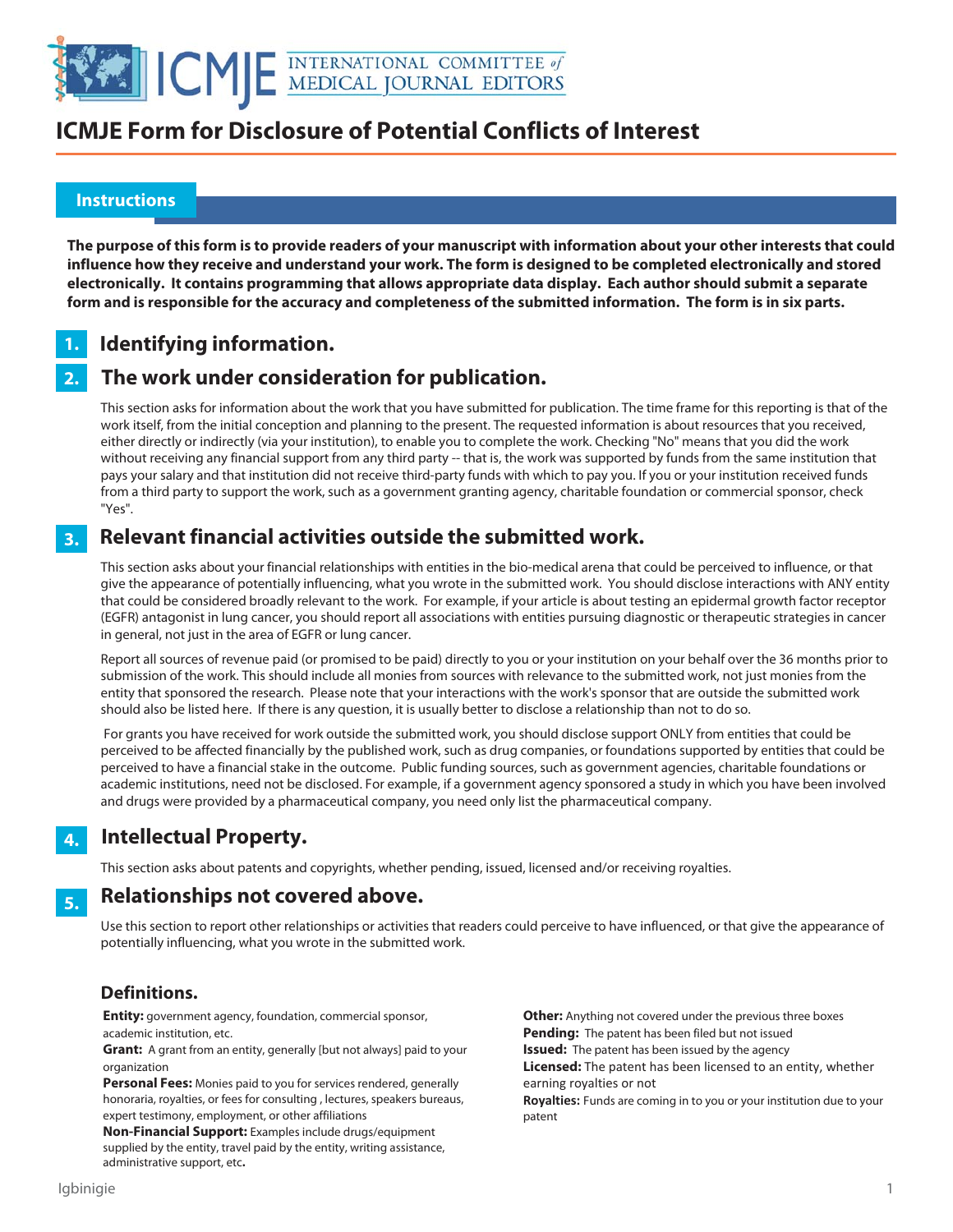

| 1. Given Name (First Name)<br>2. Surname (Last Name)<br>Matthew<br>Igbinigie                                                                     | 3. Date                     |
|--------------------------------------------------------------------------------------------------------------------------------------------------|-----------------------------|
|                                                                                                                                                  | 27-July-2018                |
| 4. Are you the corresponding author?<br>$\sqrt{ N_{0}}$<br>Yes<br>Kessiena Aya                                                                   | Corresponding Author's Name |
| 5. Manuscript Title<br>DISTAL FEMUR INSUFFICIENCY FRACTURE IN A PEDIATRIC PATIENT: AN ATYPICAL PRESENTATION OF OSTEOGENESIS<br><b>IMPERFECTA</b> |                             |
| 6. Manuscript Identifying Number (if you know it)<br>CC-D-18-00317                                                                               |                             |

## **The Work Under Consideration for Publication Section 2.**

Did you or your institution **at any time** receive payment or services from a third party (government, commercial, private foundation, etc.) for any aspect of the submitted work (including but not limited to grants, data monitoring board, study design, manuscript preparation, statistical analysis, etc.)?

| Are there any relevant conflicts of interest? |  | <b>Yes</b> |  | $\sqrt{}$ No |
|-----------------------------------------------|--|------------|--|--------------|
|-----------------------------------------------|--|------------|--|--------------|

|  | ۰.<br>× |  |
|--|---------|--|
|  |         |  |

# **Relevant financial activities outside the submitted work. Section 3. Relevant financial activities outset**

Place a check in the appropriate boxes in the table to indicate whether you have financial relationships (regardless of amount of compensation) with entities as described in the instructions. Use one line for each entity; add as many lines as you need by clicking the "Add +" box. You should report relationships that were **present during the 36 months prior to publication**.

Are there any relevant conflicts of interest?  $\Box$  Yes  $\Box$  No

# **Intellectual Property -- Patents & Copyrights**

Do you have any patents, whether planned, pending or issued, broadly relevant to the work?  $\Box$  Yes  $\Box$  No